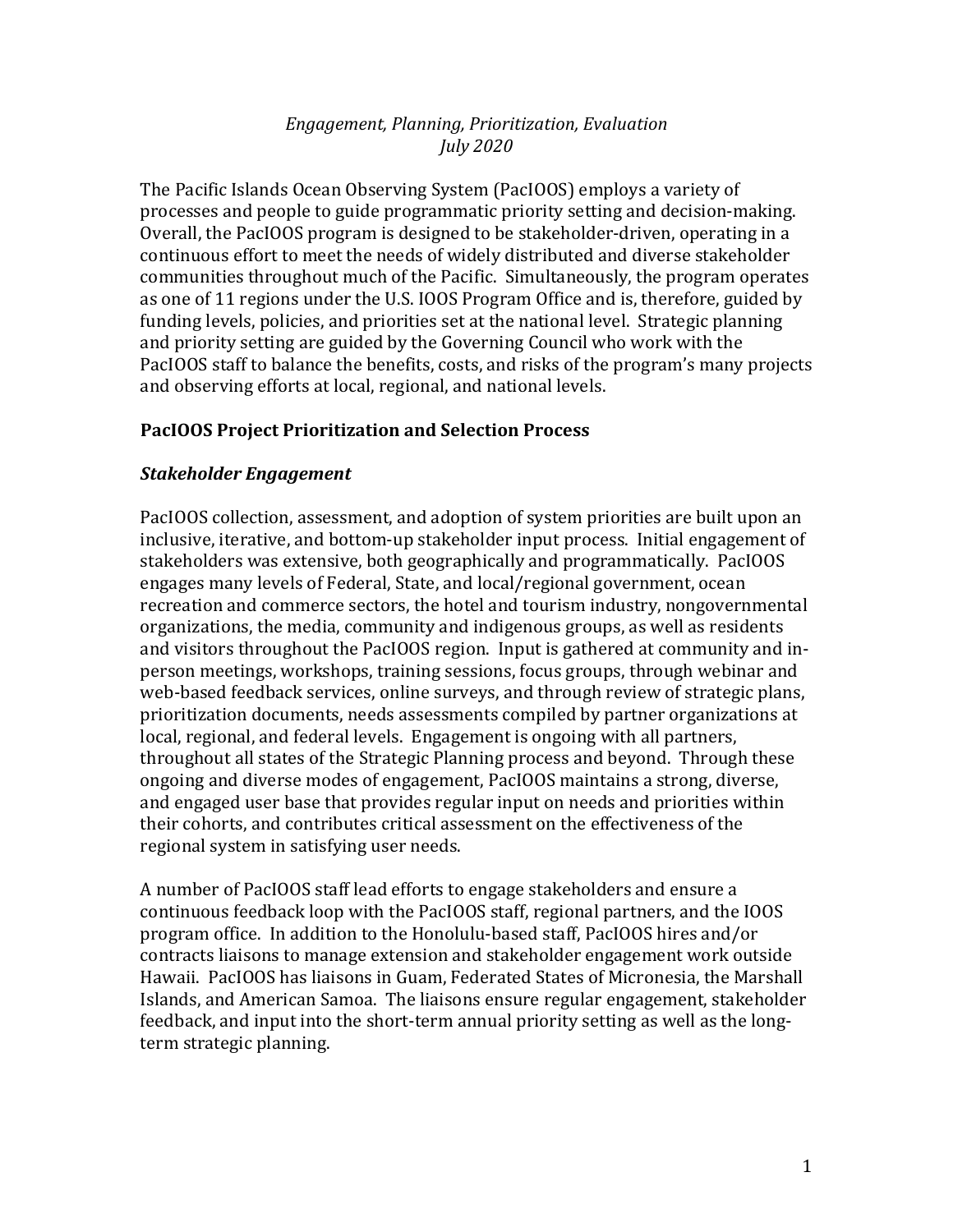## *Governing Council*

In addition to ongoing and regular contribution to needs assessments, gap identification, and priority identification, stakeholders can choose to participate in higher-level priority adoption and planning through governance framework. Stakeholder groups and organizations are invited to become partners with PacIOOS through the signing of a Memorandum of Agreement  $(MOA)$ . It is through the  $MOA$ signatories that the Governing Council members are nominated and elected. Signatories to the MOA populate electing cohorts (i.e., regional partners, Hawaiispecific partners, Palau-specific partners, etc.), each of which votes to determine their representative $(s)$  to the Governing Council.

Governing Council Members provide general oversight and policy guidance, adopt implementing documents and strategic plans, and advise on major decisions for PacIOOS. The Council works with PacIOOS staff, through annual meetings, individual discussions, and through a five-member Executive Committee to review region-wide needs and priorities from all stakeholders and determine annual guidance to the program on implementation, as well as long-term strategic planning.

At each PacIOOS Governing Council meeting and its Executive Committee meeting (each meet once per year), PacIOOS staff members present the latest updates of engagement and partner development strategies and efforts. Every other year, the Governing Council elects a new Executive Committee. During these meetings, the Council discusses "representation" of the region in various ways, including composition of the Executive Committee and the broader Governing Council and who else to reach out to as potential MOA partners. These discussions are often in terms of sector and expertise, including indigenous representation. In this manner, the Council members help assure broad representation of stakeholder considerations.

# *Strategic Planning and Priority Setting*

PacIOOS, through its Governing Council and rich stakeholder engagement process, executes annual work-plans that are designed to meet the long-range goals and objectives of the PacIOOS 5-year Strategic Framework. This Framework, adopted by the Governing Council, sets a 5-year planning horizon for the program, and is reviewed annually to ensure that the organization is focused on relevant, appropriate, and timely activities while still maintaining its focus on large-scale goals and objectives tied to the national observing enterprise. The goals, objectives, and recommended actions represent a collection of expressed needs, gathered over years and geographies, carefully matched with the capabilities of the PacIOOS co-Investigators, staff, and Governing Council to create a cost-effective, operational ocean observing system.

A number of factors are taken into consideration when prioritizing annual allocation or resources within the organization. PacIOOS leadership evaluate funding levels,